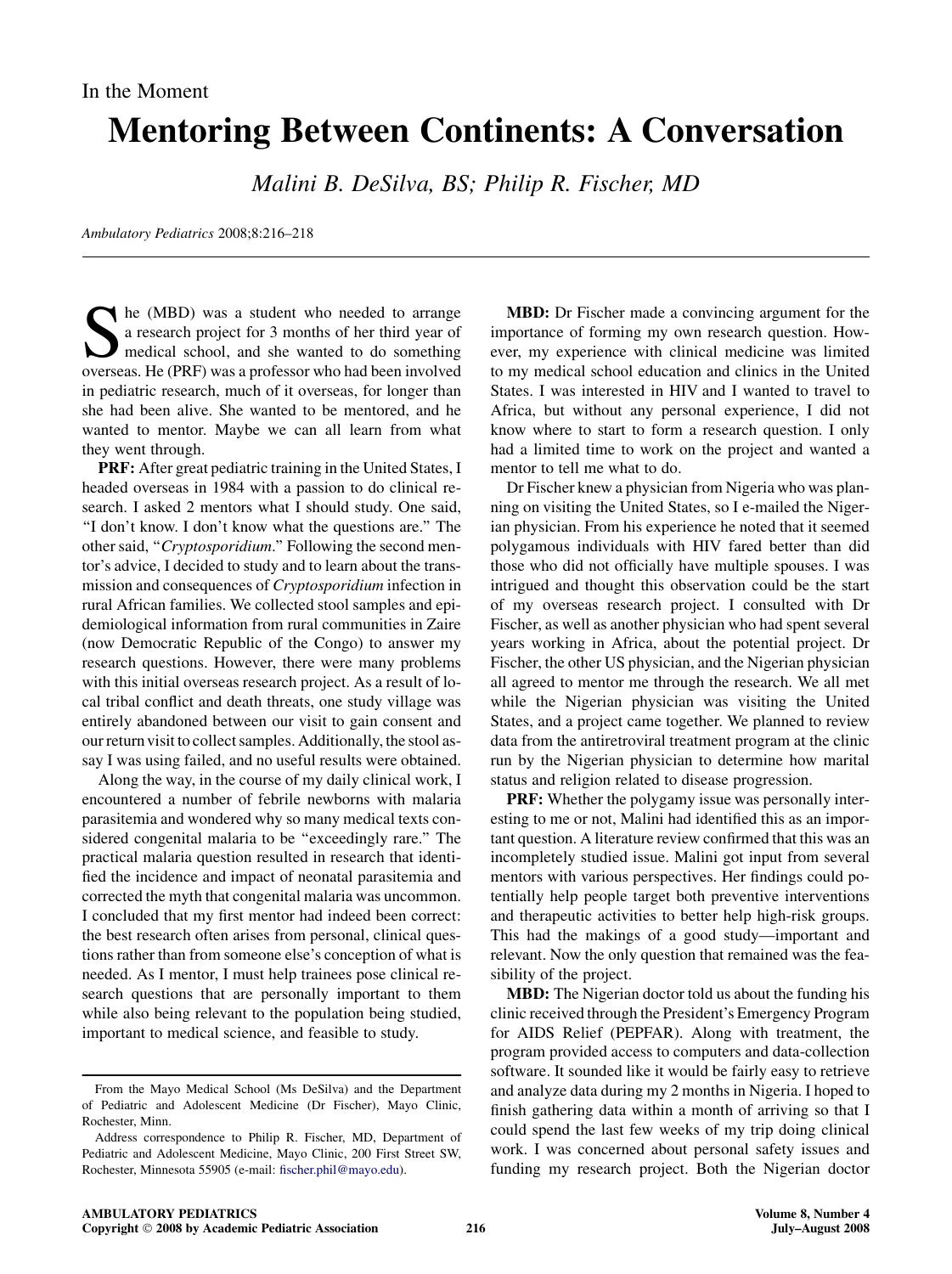and Dr Fischer were able to answer my questions about where I would be staying and how I would look after myself. I received funding through the Department of Family Medicine with the help of my other US mentor.

PRF: Malini did a good job on the United States–based preparations for the study. She wrote a nice, hypothesisdriven protocol, obtained institutional review board approval on 2 continents, and was able to garner funding by doing the project through the Department of Family Medicine at our institution. I had known the physician Malini would be working with in Nigeria for several years and had traveled to Jos, the city in Nigeria where Malini would be working, several times before. One of my sons had spent a summer working at the clinic where she would be and had loved the experience. I knew she would be well taken care of by her mentor, and I also had some other friends in the area whom I knew Malini could contact if she had any troubles while she was there.

**MBD:** I was fairly naïve going into the project. Although I had some idea about what the research would entail as far as data collection, I did not know how I was going to analyze the numbers to transform the data into useful information. Luckily, my mentors were experienced researchers and recognized that we would need some help with the statistical analysis. When we applied for the research grant through the Department of Family Medicine, the project budget included funding for a biostatistician and money to cover my travel expenses while in Nigeria. After learning how my project would be funded, the rest of the preparations seemed easy. I booked a ticket, let the doctor in Nigeria know when I was arriving, and was told that he would meet me at the airport in Abuja, Nigeria. We would spend the night at a guest house in Abuja and then make our way to Jos, a 3-hour drive through northern Nigeria. After arriving in Jos, I would be staying at the clinic's guesthouse along with some other US volunteers who would be staying in Nigeria the entire time I would be working there. Everything seemed to be falling into place.

PRF: We were all excited for the project to begin and to hear about Malini's experience in Jos. I saw her a few days before she left. The trip logistics were all set, she was optimistic about the study, and she was anxious for the research to begin.

MBD: I was excited to be in Nigeria. My flights were all on time; I was picked up at the airport without a problem and made it through customs in record speed. The people I met were extremely welcoming, and from the day I first arrived, I recognized the necessity of the work at the hospital and HIV clinic. Rather than charging into my project, I spent the first few days adjusting to the new time zone and environment, visiting the clinic, and meeting the people with whom I would be working for the next couple of months. Then reality hit. Although there were computer records for all patients enrolled in the PEPFAR program, the data on which I had based my project proposal were not available! The software did not include all the epidemiologic data (eg, marital status, polygamy versus monogamy, and religious affiliation) around which we had built the

study. The data entry team had gotten behind in transcribing handwritten registration sheets and lab results into the PEPFAR-provided computer system. Adding to these difficulties, a few months before my arrival, a fire in a clinic building had destroyed many of the original patient records before they had been transcribed into the computer records.

PRF: Before my first trip to Africa, I was told of the "Eleventh Commandment": "Thou shalt be flexible." Malini was experiencing life in Africa. In fact, she was also experiencing the life of a clinical researcher. From the other side of the Atlantic, I pontificated about the importance of flexibility and offered platitudes about how Malini would figure something out.

MBD: The encouraging e-mails and words of advice helped, but the research situation was far from what I had expected, and at times I was frustrated to tears. My Nigerian mentor was responsible for running the whole HIV program, in addition to his day job as a clinical pathologist and instructor at the local teaching hospital. He was not always at the clinic when I felt like I needed help. I felt the pressure of time—3 weeks into my stay I had barely collected any data, and ideas about how I would gather all the information I needed were changing daily. Meanwhile, the local workers responsible for the data didn't seem to care. They politely agreed to find and document all the missing data, but that just did not happen. I slowly realized that they were kind but totally uninterested in doing ''extra work'' for my ''American'' project.

PRF: Indeed, some of the greatest lessons come when we experience totally new settings. Approaches to work vary between the typical ''task-oriented American'' and the ''people-centered, relational African.'' It's not a right versus wrong issue; it's a matter of cultural differences in perspective—and it can be very frustrating. If I had more fully prepared Malini and if we had more completely evaluated the overseas situations, we might have avoided or at least tempered some of Malini's frustration.

MBD: Some of the frustrations were simply over practical details. Toward the beginning of my trip, the clinic decided to change the way they organized their patient files. Paper files had been renumbered, making the task of matching paper files with computer records, which had been labeled by a different number, almost impossible. I also had some communication problems, especially initially. Although my Nigerian collaborators and I spoke English together, sometimes neither the words nor the concepts came through without further discussion and translation. And time. Things took much longer than I had anticipated. One of my biggest frustrations was that I had to set my pace by what other people could do; I couldn't plan the project based on what I could do. I guess this shouldn't have been a surprise—I was there for the project, but my coworkers had their own priorities. Although it was easy for me to spend as much time at the clinic as I wanted, my coworkers had social lives and families competing for their time. I acknowledged this, adjusted my expectations for data collection, and relaxed my pace a bit. As I changed my opinions of how much work we were accomplishing and how much we should be doing, my coworkers began